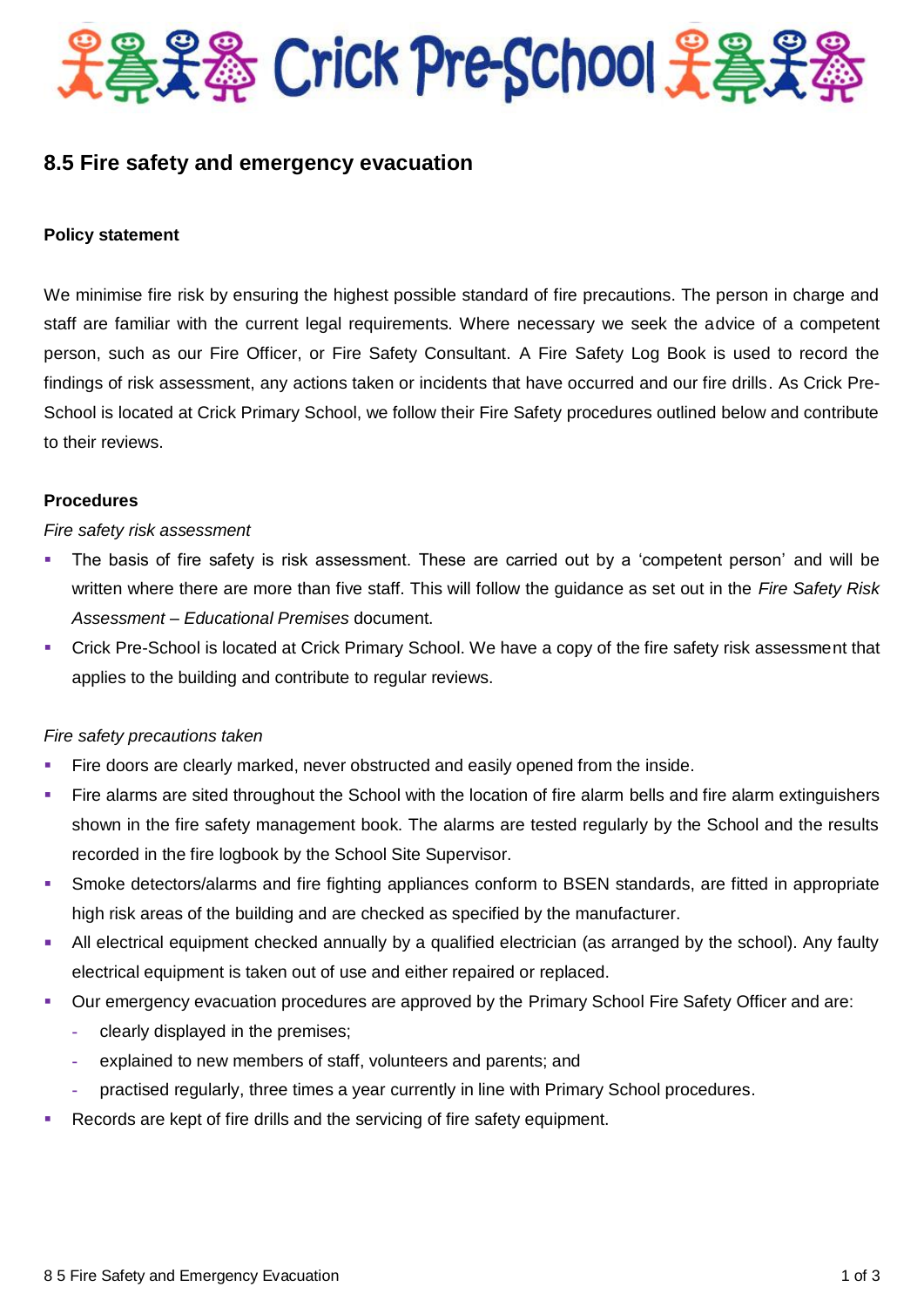

## *Emergency evacuation procedure*

Details of action to be taken on discovering a fire are posted in prominent positions throughout the school buildings. These are:

- **The person discovering the fire should immediately activate the alarm and notify a responsible person.**
- The fire alarm will sound continuously
- Children follow the lead of an adult remaining calm at all times.
- A member of Pre-School staff will collect the register, Pre-School phone and do the final check of the designated area of the Pre-School building. The Pre-School staff should ensure doors (and windows if possible, if open in summer) are closed behind them.
- The children exit the building calmly and quickly.
- If the Pre-School staff and children are using another area of the School (outside their dedicated area), the staff lead the children in an orderly manner to the nearest exit. The Pre-School staff will take the register, phone and a mini first-aid kit with them when taking every child in the setting to other areas of the School. If staff just take a small group of children to use another area of the school only a mini first aid kit is taken.
- The assembly point is the **School's playing field**. Here the register is checked, for both Pre-School staff and children and the Headteacher is informed of Pre-School's safe evacuation.
- The Headteacher will make the decision to go back into the School if anyone is missing.
- A responsible person such as the Headteacher or Office Manager must immediately contact the fire brigade by telephone.
- **Parents will be contacted by telephone in the event of a real fire.**
- The Fire service access route is down the school drive from the Main Road.

Fire drills will be held regularly, at least three times a year, both for staff and pupils. When the alarm sounds, the assumption should be that it is a real fire and that evacuation should take place as quickly as possible.

After a fire evacuation or drill, the following information is then recorded and shared with the School:

- How well the children responded
- **Which fire exit is used**
- How children are led from the building to the assembly point.
- How long it takes to get the children out safely.

*The fire drill record book must contain:*

- Date and time of the drill.
- Number of adults and children involved
- How long it took to evacuate.
- Which fire exit was used
- Whether there were any problems that delayed evacuation.
- Any further action taken to improve the drill procedure.